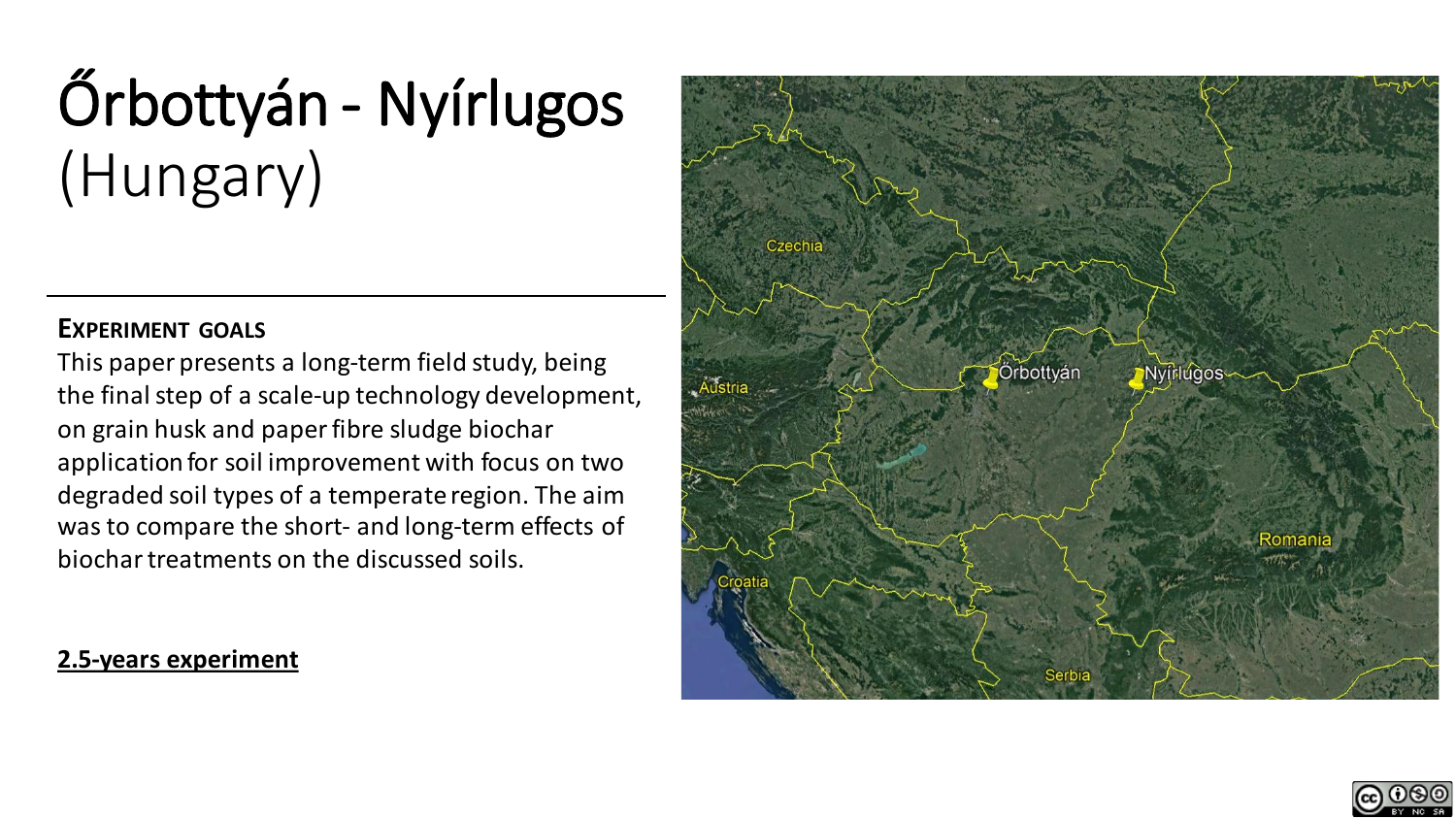## **SITE DESCRIPTION**

The field experiment took place simultaneously at two sites: at Őrbottyán (47°40′N, 19°14′E) with calcareous sandy soil MollicUmbrisol (Arenic) and at Nyírlugos(47°43′N, 22°00′E) with acidic sandy soil (Lamellic Arenosol). Field plots of 20 m2 (4 × 5 m) area each were established including a 1 m wide margin all along, thus resulting plots of 6 m2 net area.

The experiment was carried out in a random block design at both sites and each treatment was applied in 4 replicates. Soil samples were taken from the 0–25 cm layer within the net area of each small plot (6 m2)

#### **BIOCHAR AND ITS APPLICATION IN THE FIELD**

Applied biochar (BC) was produced from **grain husk** and **paper fibre sludge feedstock** (the ratio of components is 1:1) and was provided by Sonnenerde Gmbh Austria.

The biochar addition rates at both sites were the following: 0 t/ha (code: C+NPK), 3 t ha<sup>-1</sup>, 15 t ha<sup>-1</sup>, 30 t ha<sup>-1</sup>.

Each plot was fertilized with half of the recommended NPK mineral fertilizer dose (acidic sand: 61 kg N ha<sup>-1</sup>, calcareous sand: 54 kg N ha<sup>-1</sup>).

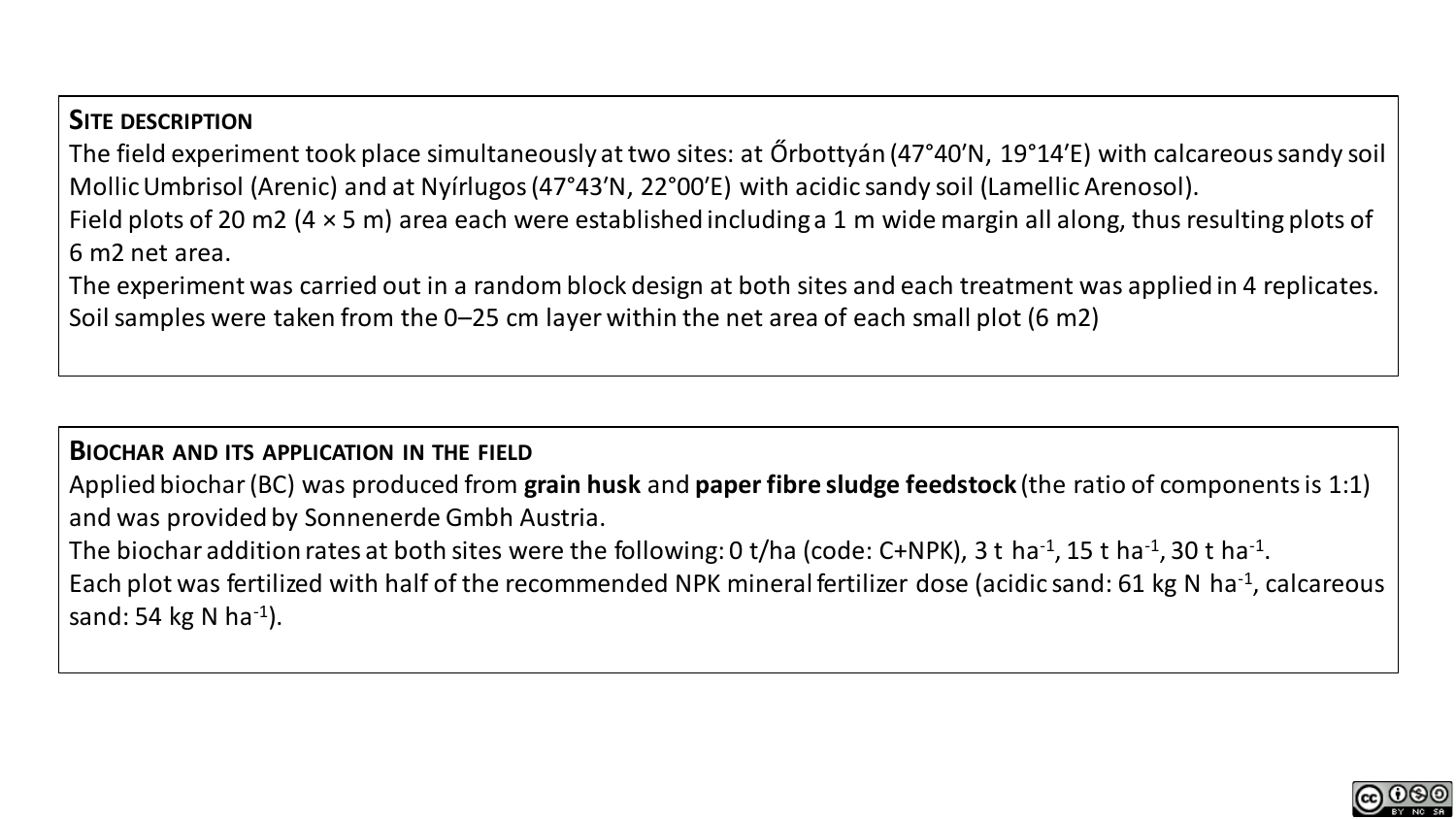## **Measured parameters Soil analysis and interactions with biochar**: soil analysis at T0, periodic soil analysis, pH, WHC, OM, NH<sub>4</sub><sup>+</sup>, NH<sub>3</sub><sup>-</sup>, C:N, CEC, EC **Other production parameters**: AWCD (Average Well Colour Development), Substrate Richness and Shannon diversity index

**Plant-soil dynamics and interactions**: aerobic heterotrophic bacterial and fungal cell concentrations

## **Key findings**

- Effect of biochar in soils was dependent on soil pH, OM and carbonate content.
- Biochar addition had favorable effects mainly in the acidic sandy soil.
- Long-term positive effect of biochar on the availability of P and K was revealed.
- Biochar increased microbiological activity and provided good habitat for white worm.

## **Planned activities or potential experimental activities**

During the 2.5-year long field experiment samples were taken on 7 occasions: 1 month, 3 months, 5 months, 13 months, 18 months and 30 months after the start. Since the aim was to compare the short- and long-term effects of biochar treatments.